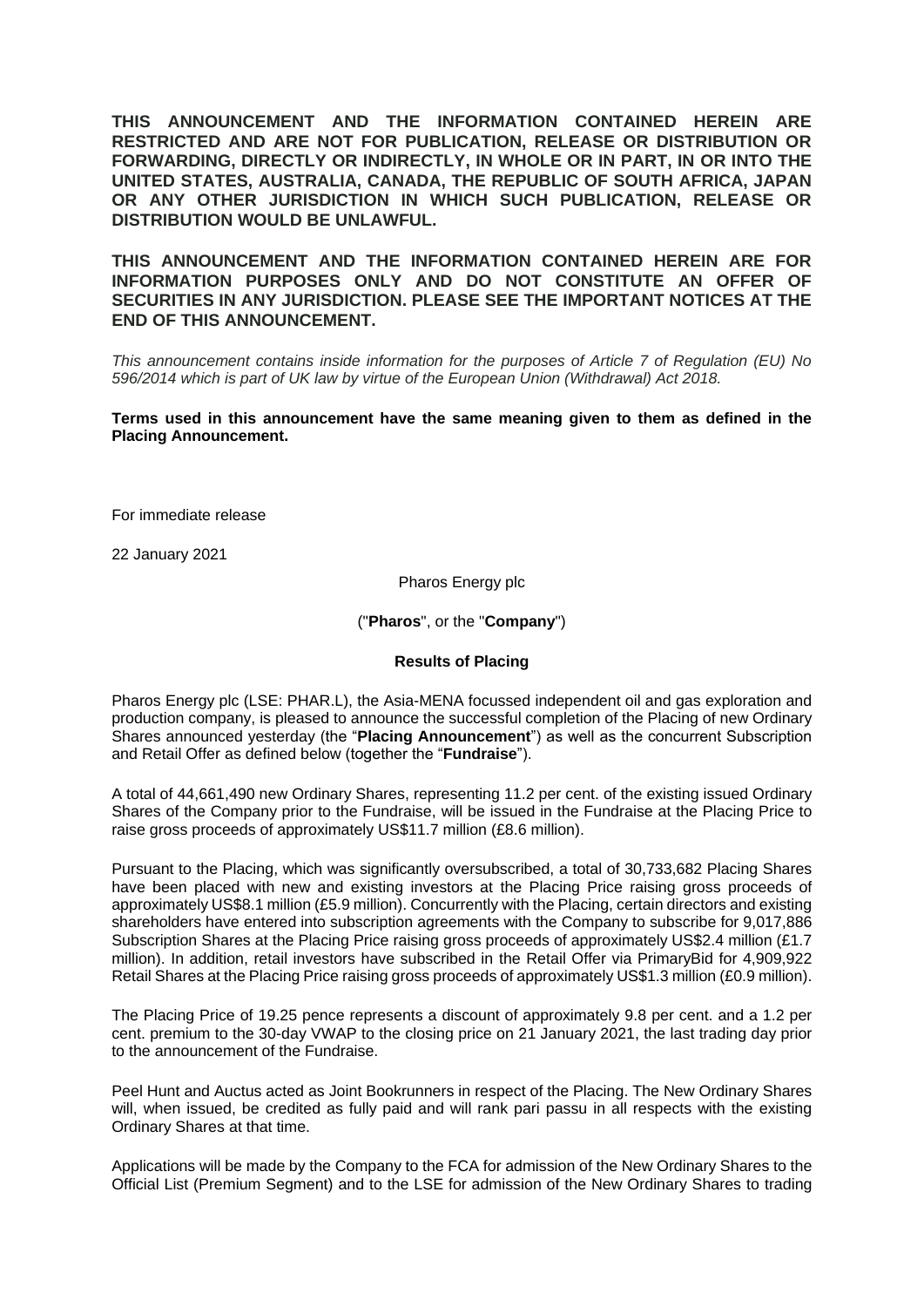on the LSE Main Market. It is expected that Admission will occur at 8:00 am on or around 27 January 2021.

In accordance with the provision of the Disclosure Guidance and Transparency Rules of the FCA ("**DTRs**"), the Company confirms that, following Admission, its issued share capital will comprise 442,177,174 Ordinary Shares, each of which carries the right to vote. In addition, the Company holds 9,122,268 Ordinary Shares in treasury. Therefore, the total voting rights in the Company will be 442,177,174. This figure may be used by Shareholders as the denominator for the calculations by which they will determine if they are required to notify their interest in, or a change to their interest in, the Company under the DTRs.

### **Director participation in the Fundraise**

Pursuant to the Subscription and the Retail Offer, certain directors of the Company have subscribed for in aggregate 1,958,452 New Ordinary Shares, at the Placing Price, as follows:

| <b>Director</b>       | <b>Current</b><br>Shareholding | % of current<br>issued share<br>capital | Shareholding<br>on Admission | % of issued<br>share capital<br>on Admission |
|-----------------------|--------------------------------|-----------------------------------------|------------------------------|----------------------------------------------|
| <b>Edward T Story</b> | 14,320,188                     | 3.60%                                   | 15,844,930                   | 3.58%                                        |
| <b>Mike Watts</b>     | 708,157                        | 0.18%                                   | 851,533                      | 0.19%                                        |
| Jann Brown            | 573,236                        | 0.14%                                   | 716,612                      | 0.16%                                        |
| Geoffrey Green        |                                |                                         | 95,000                       | 0.02%                                        |
| Lisa Mitchell         |                                |                                         | 51,958                       | 0.01%                                        |

# **Related Party Transaction**

Edward Story, a director of the Company and Ettore Contini, a former director of the Company, who was a director within the last 12 months, have subscribed for Subscription Shares at the Placing Price. These subscriptions totalling £293,513 and £695,614 respectively are classified as Smaller Related Party Transactions pursuant to LR 11.1.10(1)R of the Listing Rules of the FCA. Peel Hunt has provided confirmation pursuant to LR 11.1.10R(2)(b) in its capacity as the Company's sponsor that the terms of the subscription by Ettore Contini and Edward T Story are fair and reasonable as far as the shareholders of the Company are concerned.

| <b>Related Party</b> | <b>Current</b><br>Shareholding | $%$ of<br>current<br>issued<br>share<br>capital | Number of<br><b>Subscription</b><br>Shares to be<br><b>issued</b> | <b>Shareholding on</b><br><b>Admission</b> | $%$ of<br>issued<br>share<br>capital on<br><b>Admission</b> |
|----------------------|--------------------------------|-------------------------------------------------|-------------------------------------------------------------------|--------------------------------------------|-------------------------------------------------------------|
| Ettore Contini       | 29,000,000                     | 7.30%                                           | 3,613,577                                                         | 32,613,577                                 | 7.38%                                                       |
| Edward T Story       | 14,320,188                     | 3.60%                                           | 1,524,742                                                         | 15,844,930                                 | 3.58%                                                       |

# **Ed Story, Chief Executive of Pharos Energy plc, commented:**

*"We are delighted to have such strong support in this equity raising from the market, underpinned by our existing shareholders, management team and board.*

*"These funds will allow us to restart our investment in the water flood programme in the El Fayum oil fields in Egypt imminently as we progress our farm out process. We expect this to bring in the funding*  for the first phase of the full-scale development drilling programme (oil producers and water injectors), *targeting material increases in production."*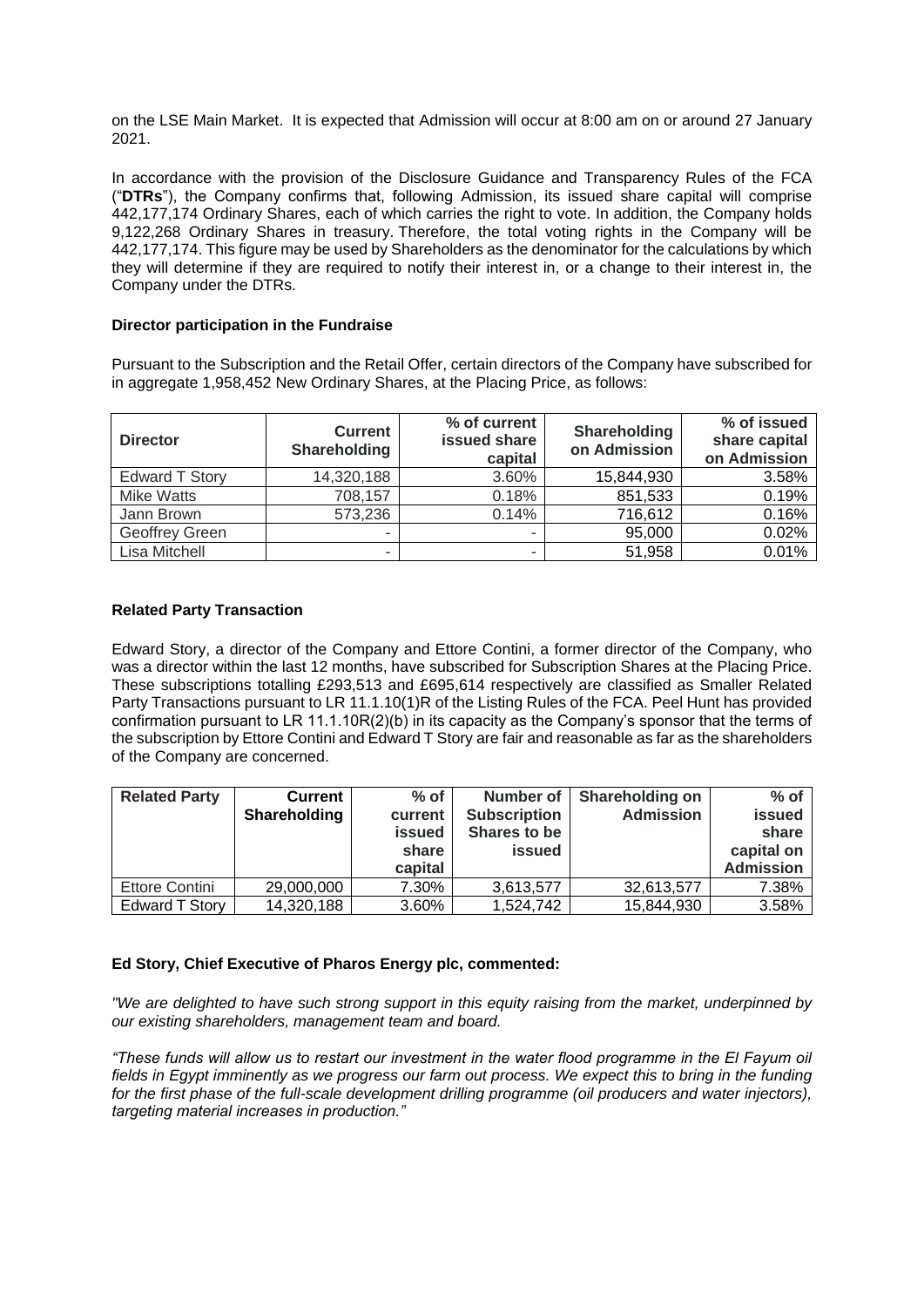#### **For further information, please contact:**

| <b>Pharos Energy plc:</b><br>Ed Story, President & Chief Executive Officer<br>Jann Brown, Managing Director & Chief Financial Officer<br>Mike Watts, Managing Director | +44 (0)20 7747 2000  |
|------------------------------------------------------------------------------------------------------------------------------------------------------------------------|----------------------|
| Peel Hunt (Sponsor, Joint Bookrunner and Joint Corporate Broker):<br>Richard Crichton / Alexander Allen<br>Jock Maxwell Macdonald / Sohail Akbar                       | +44 (0) 20 7418 8900 |
| <b>Auctus Advisors (Joint Bookrunner):</b><br>Jonathan Wright / Rupert Holdsworth Hunt / Harry Baker                                                                   | +44 (0) 7711 627449  |
| Camarco:<br>Billy Clegg / Owen Roberts / Monique Perks                                                                                                                 | +44 (0)20 3757 4983  |

### **IMPORTANT NOTICE**

**THIS ANNOUNCEMENT IS FOR INFORMATION PURPOSES ONLY AND DOES NOT CONSTITUTE OR FORM ANY PART OF AN OFFER TO SELL OR ISSUE, OR A SOLICITATION OF AN OFFER TO BUY, SUBSCRIBE FOR OR OTHERWISE ACQUIRE ANY SECURITIES IN THE UNITED STATES (INCLUDING ITS TERRITORIES AND POSSESSIONS, ANY STATE OF THE UNITED STATES AND THE DISTRICT OF COLUMBIA (COLLECTIVELY, THE "UNITED STATES")), AUSTRALIA, CANADA, THE REPUBLIC OF SOUTH AFRICA, JAPAN OR ANY OTHER JURISDICTION IN WHICH SUCH OFFER OR SOLICITATION WOULD BE UNLAWFUL OR TO ANY PERSON TO WHOM IT IS UNLAWFUL TO MAKE SUCH OFFER OR SOLICITATION. NO PUBLIC OFFERING OF THE PLACING SHARES IS BEING MADE IN ANY SUCH JURISDICTION. ANY FAILURE TO COMPLY WITH THESE RESTRICTIONS MAY CONSTITUTE A VIOLATION OF THE SECURITIES LAWS OF SUCH JURISDICTIONS.**

This Announcement is not for public release, publication or distribution, in whole or in part, directly or indirectly, in or into the United States, Australia, Canada, the Republic of South Africa, Japan or any other jurisdiction in which such release, publication or distribution would be unlawful.

The securities referred to herein have not been and will not be registered under the U.S. Securities Act of 1933, as amended (the **"Securities Act"**), and may not be offered or sold in the United States, except pursuant to an applicable exemption from the registration requirements of the Securities Act and in compliance with any applicable securities laws of any state or other jurisdiction of the United States. No public offering of the Placing Shares is being made in the United States.

No action has been taken by the Company, Peel Hunt or Auctus, or any of their respective affiliates, or any of its or their respective directors, officers, partners, employees, advisers and/or agents (collectively, **"Representatives"**) that would permit an offer of the Placing Shares or possession or distribution of this Announcement or any other publicity material relating to such Placing Shares in any jurisdiction where action for that purpose is required. Persons receiving this Announcement are required to inform themselves about and to observe any restrictions contained in this Announcement. Persons (including, without limitation, nominees and trustees) who have a contractual or other legal obligation to forward a copy of this Announcement should seek appropriate advice before taking any action. Persons distributing any part of this Announcement must satisfy themselves that it is lawful to do so.

This Announcement is directed at and is only being distributed to: (a) persons in member states of the European Economic Area who are "qualified investors", as defined in Article 2(e) of the Prospectus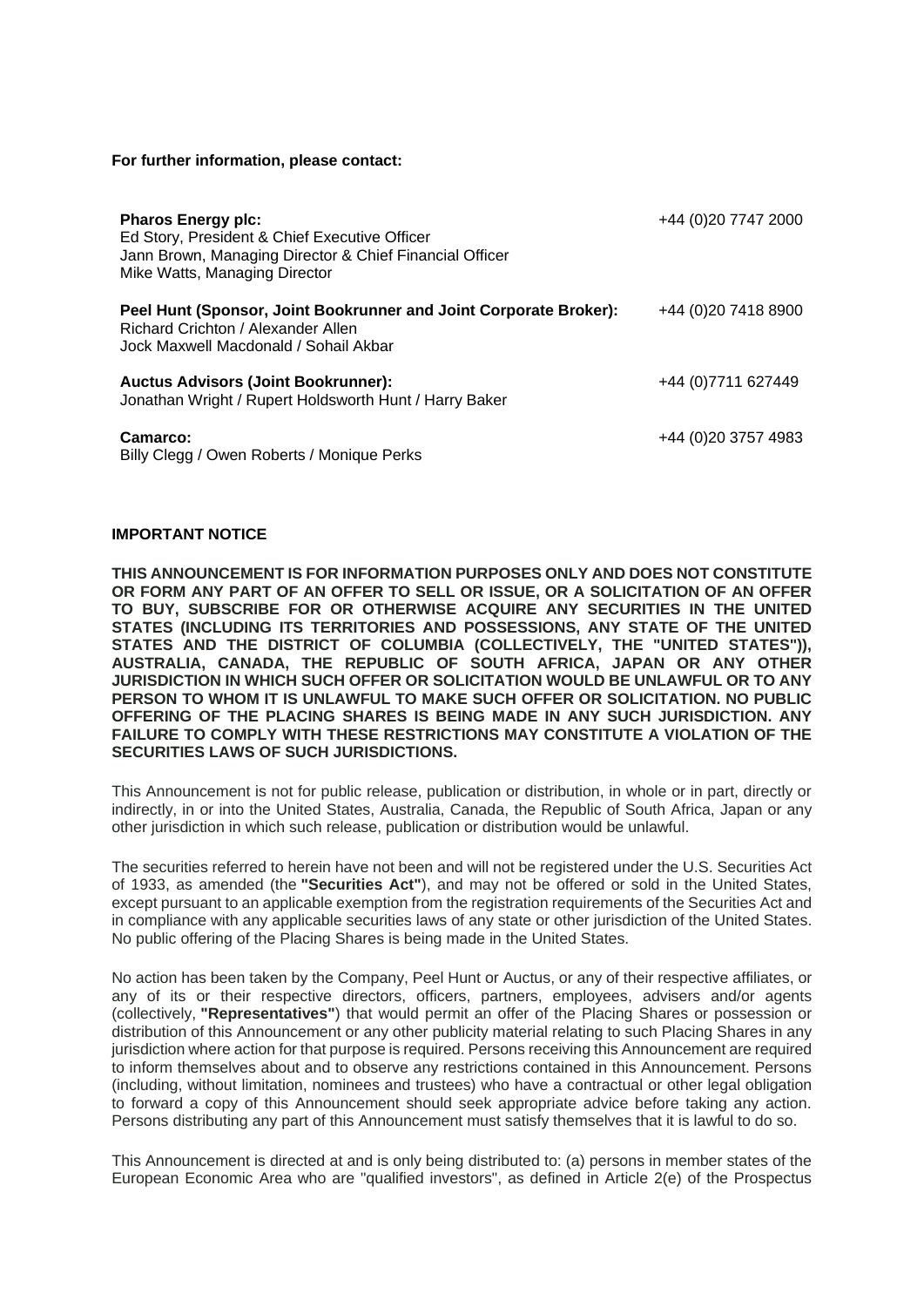Regulation (Regulation (EU) 2017/1129) (the **"Prospectus Regulation"**) (**"Qualified Investors"**), (b) persons in the United Kingdom, who are qualified investors, being persons falling within the meaning of Article 2(e) of Prospectus Regulation (EU) 2017/1129 as it forms part of domestic law by virtue of the European Union (Withdrawal) Act 2018 (the **" UK Prospectus Regulation"**), and who (i) have professional experience in matters relating to investments who fall within the definition of "investment professionals" in Article 19(5) of the Financial Services and Markets Act 2000 (Financial Promotion) Order 2005, as amended (the **"Order"**) or are high net worth companies, unincorporated associations or partnerships or trustees of high value trusts as described in Article 49(2)(a) to (d) of the Order and (ii) are Qualified Investors, or (c) otherwise, persons to whom it may otherwise lawfully be communicated (each such person in (a), (b) and (c), a **"Relevant Person"**). No other person should act on or rely on this Announcement and persons distributing this Announcement must satisfy themselves that it is lawful to do so. By accepting the terms of this Announcement, you represent and agree that you are a Relevant Person. This Announcement must not be acted on or relied on by persons who are not Relevant Persons. Any investment or investment activity to which this Announcement or the Placing relates is available only to Relevant Persons and will be engaged in only with Relevant Persons.

No offering document or prospectus will be made available in any jurisdiction in connection with the matters contained or referred to in this Announcement or the Placing and no such prospectus is required (in accordance with either the Prospectus Regulation or the UK Prospectus Regulation) to be published.

Certain statements in this Announcement are forward-looking statements with respect to the Company's expectations, intentions and projections regarding its future performance, strategic initiatives, anticipated events or trends and other matters that are not historical facts and which are, by their nature, inherently predictive, speculative and involve risks and uncertainty because they relate to events and depend on circumstances that may or may not occur in the future. All statements that address expectations or projections about the future, including statements about operating performance, strategic initiatives, objectives, market position, industry trends, general economic conditions, expected expenditures, expected cost savings and financial results, are forward ‐ looking statements. Any statements contained in this Announcement that are not statements of historical fact are, or may be deemed to be, forward ‐ looking statements. These forward-looking statements, which may use words such as "aim", "anticipate", "believe", "could", "intend", "estimate", "expect", "may", "plan", "project" or words or terms of similar meaning or the negative thereof, are not guarantees of future performance and are subject to known and unknown risks and uncertainties. There are a number of factors including, but not limited to, commercial, operational, economic and financial factors, that could cause actual results, financial condition, performance or achievements to differ materially from those expressed or implied by these forward ‐ looking statements. Many of these risks and uncertainties relate to factors that are beyond the Company's ability to control or estimate precisely, such as changes in taxation or fiscal policy, future market conditions, currency fluctuations, the behaviour of other market participants, the actions of governments or governmental regulators, or other risk factors, such as changes in the political, social and regulatory framework in which the Company operates or in economic or technological trends or conditions, including inflation, recession and consumer confidence, on a global, regional or national basis. Given those risks and uncertainties, readers are cautioned not to place undue reliance on forward-looking statements. Forward-looking statements speak only as of the date of this Announcement. Each of the Company, Peel Hunt and/or Auctus expressly disclaims any obligation or undertaking to update or revise any forward-looking statements, whether as a result of new information, future events or otherwise unless required to do so by applicable law or regulation.

Peel Hunt, which is authorised and regulated by the FCA, and Auctus, which is an appointed representative of Tamesis Partners LLP which is authorised and regulated by the FCA, are acting exclusively for the Company and for no one else in connection with the Placing and will not regard any other person (whether or not a recipient of this Announcement) as a client in relation to the Placing or any other matter referred to in this Announcement and will not be responsible to anyone other than the Company for providing the protections afforded to their respective clients or for giving advice in relation to the Placing or any other matter referred to in this Announcement.

This Announcement is being issued by and is the sole responsibility of the Company. No representation or warranty, express or implied, is or will be made as to, or in relation to, and no responsibility or liability is or will be accepted by or on behalf of Peel Hunt and/or Auctus (apart from the responsibilities or